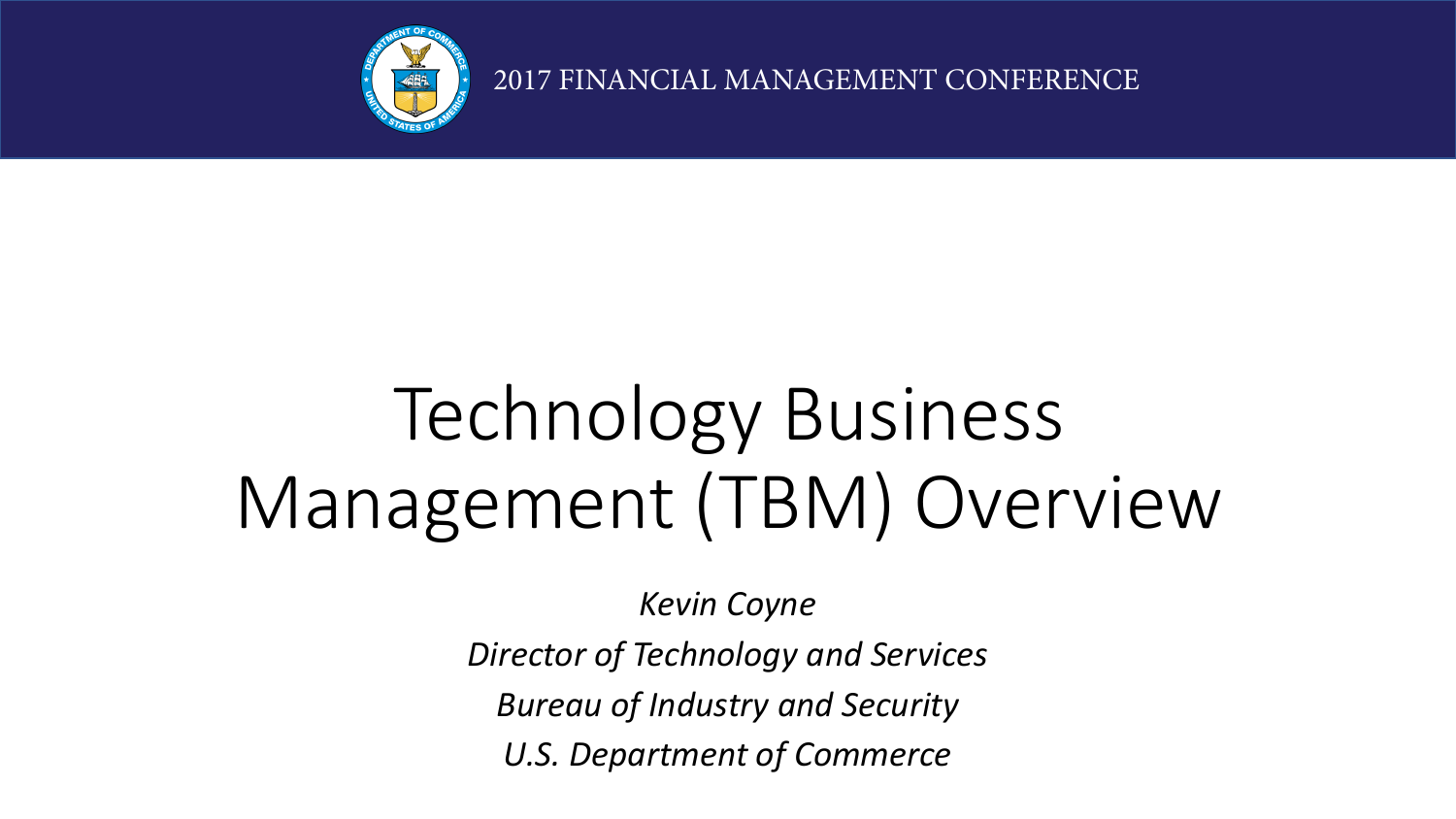

- What is TBM?
- Who is TBM for?
- How we got here...
- TBM adoption
- TBM Stakeholder Support and Process Integration
- What are example TBM processes?
- Tools of TBM
- TBM Data Requirements
- TBM and OMB eCPIC reporting requirements

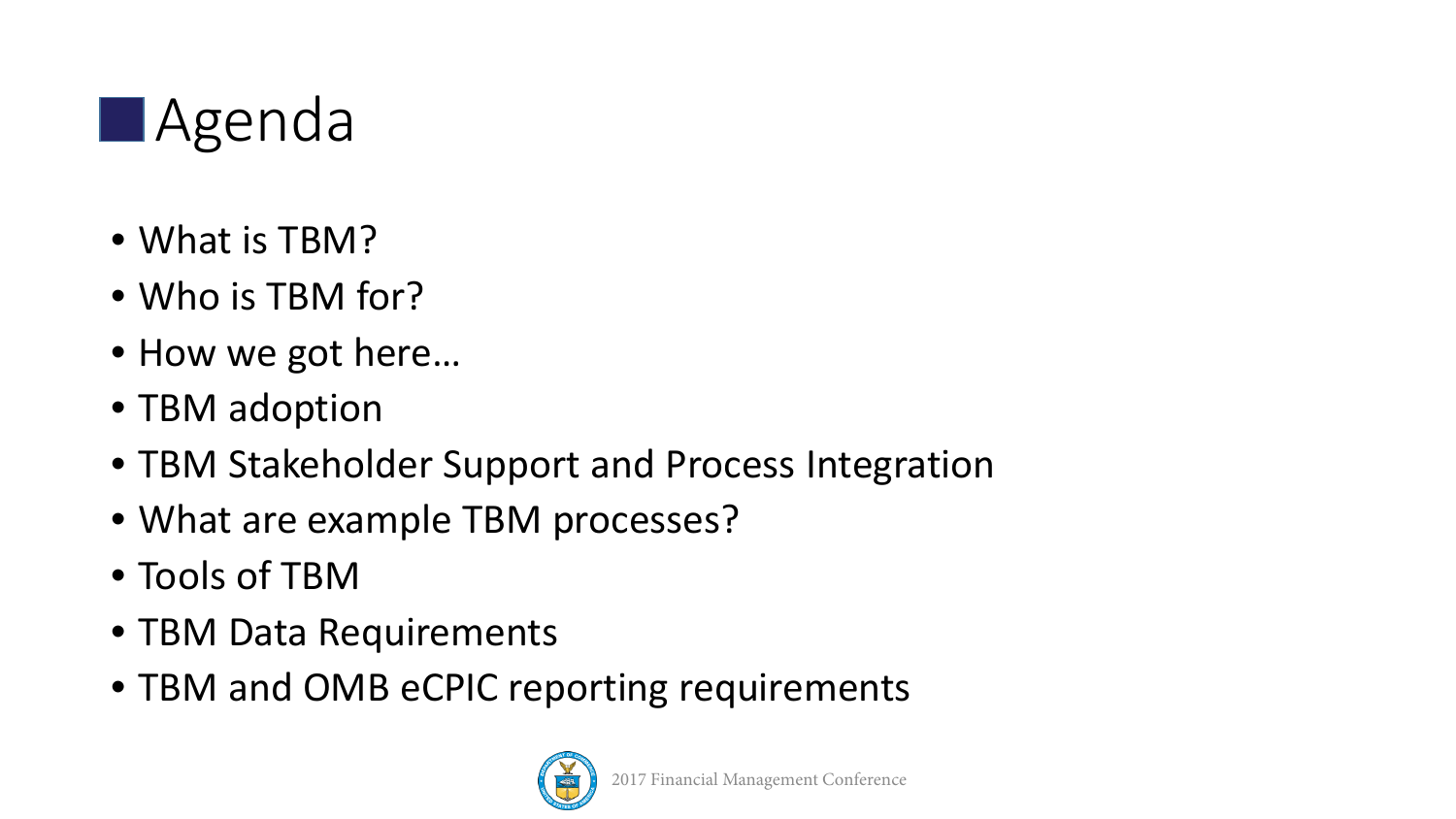### **NAT IS TBM?**

- TBM defines a **business model and decision-making framework**  which enables IT to run as a business.
- TBM provides IT organizations with the solutions—strategies, methodologies, and tools to **manage the cost, quality, and value of their IT services.**
- TBM was instituted by CIOs, CTOs, CFOs, and other technology leaders. **Founded on transparency of costs, consumption, and performance**, TBM gives technology leaders and their business partners the **facts they need to collaborate on business-aligned decisions.**

### **TBM Benefits**

- **Optimize:** Continuously **improve the unit cost of technologies** and services while keeping cost and quality in proper balance
- **Rationalize:** Better **focus of time and resources** on the services, applications, technologies and vendors that drive the most value
- **Innovate:** Mission/business and IT **partnership that ensures maximum value** from technology investments
- **Transform: Provide mission/business partners with agility** to "pivot" more quickly to exploit innovation and capitalize on new opportunities



**Comply with Federal** standards and policies

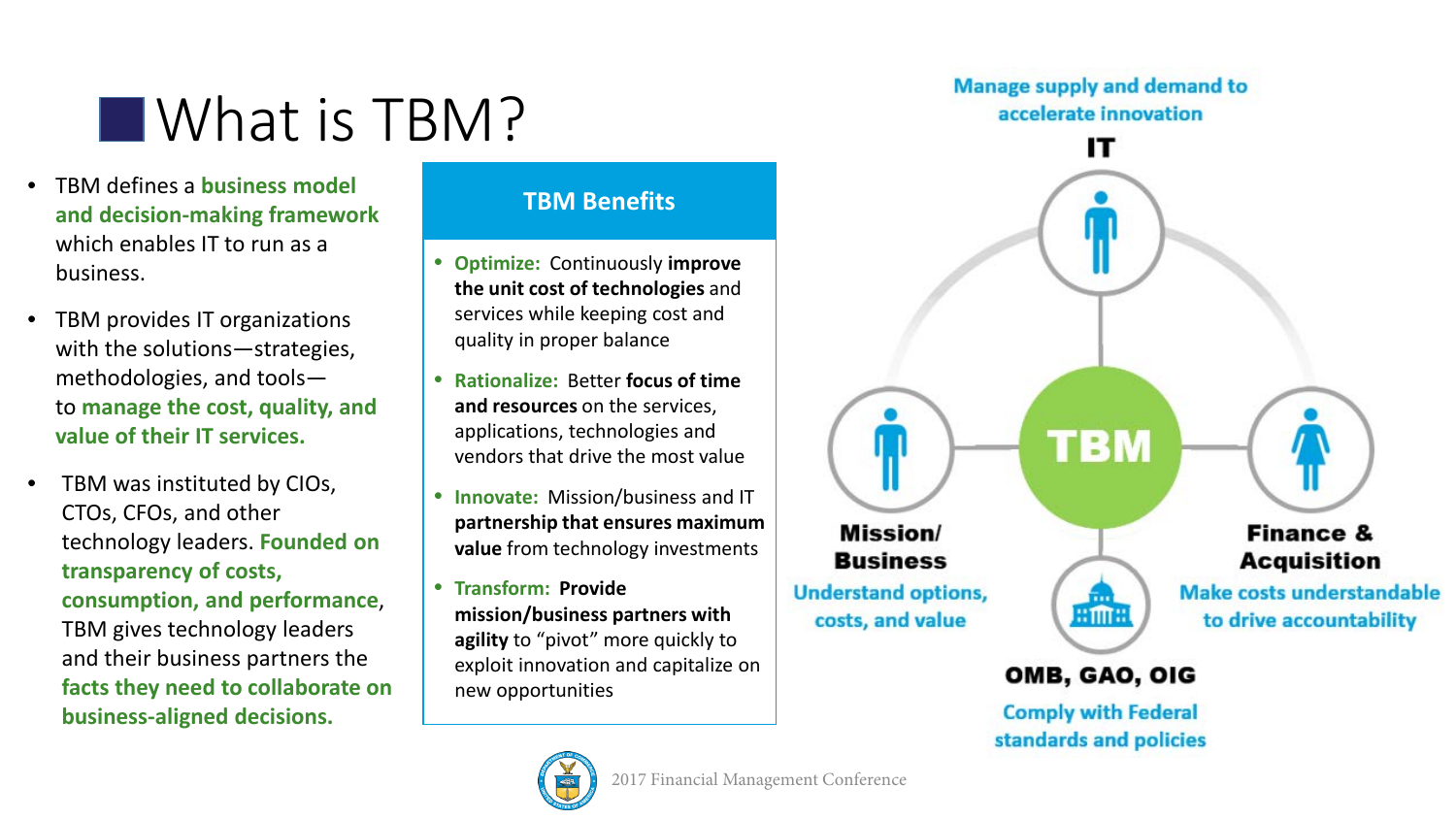### **How we got here...**





2017 Financial Management Conference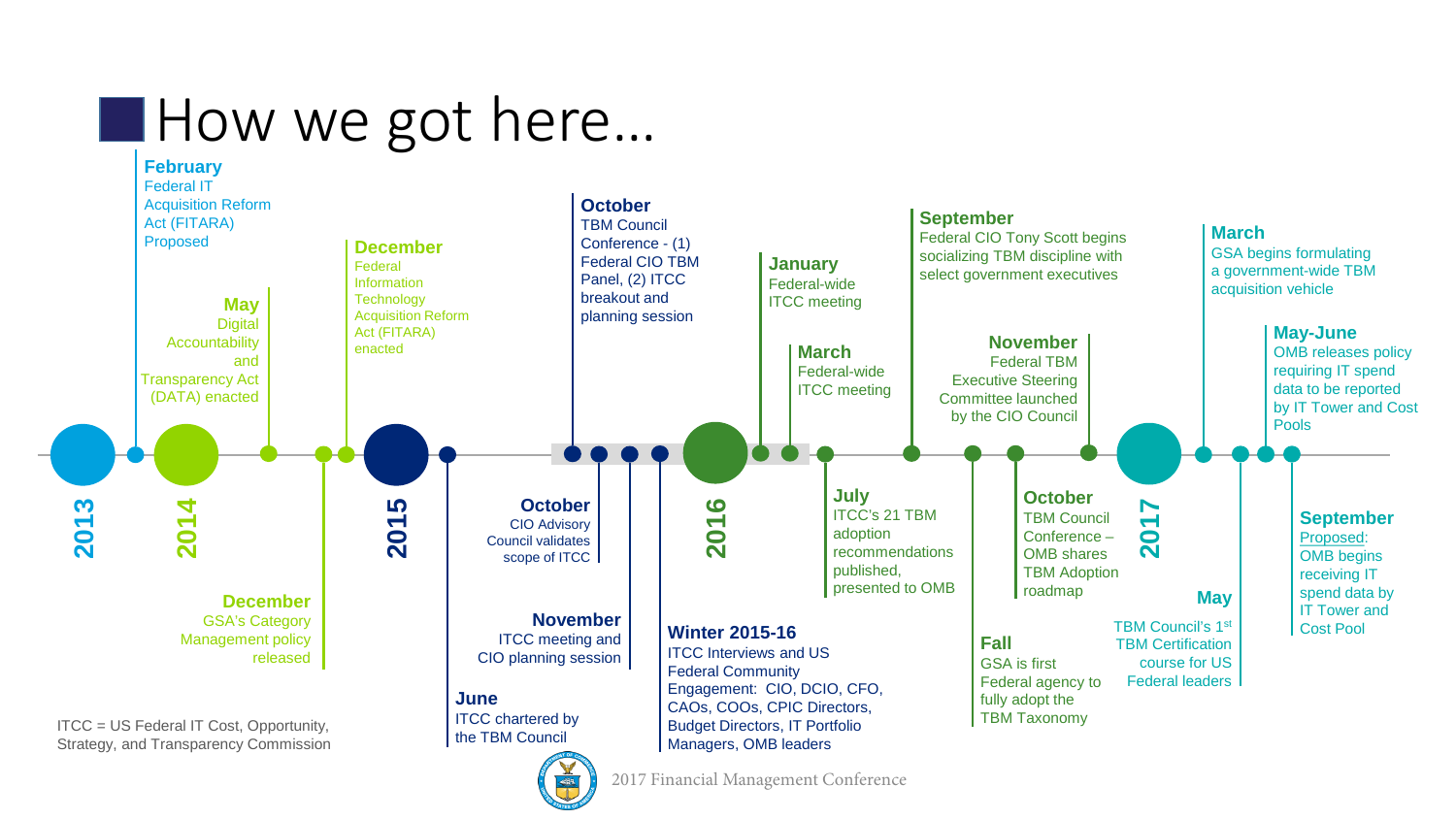### $\blacksquare$  TBM Taxonomy – Adopted by over 300 organizations

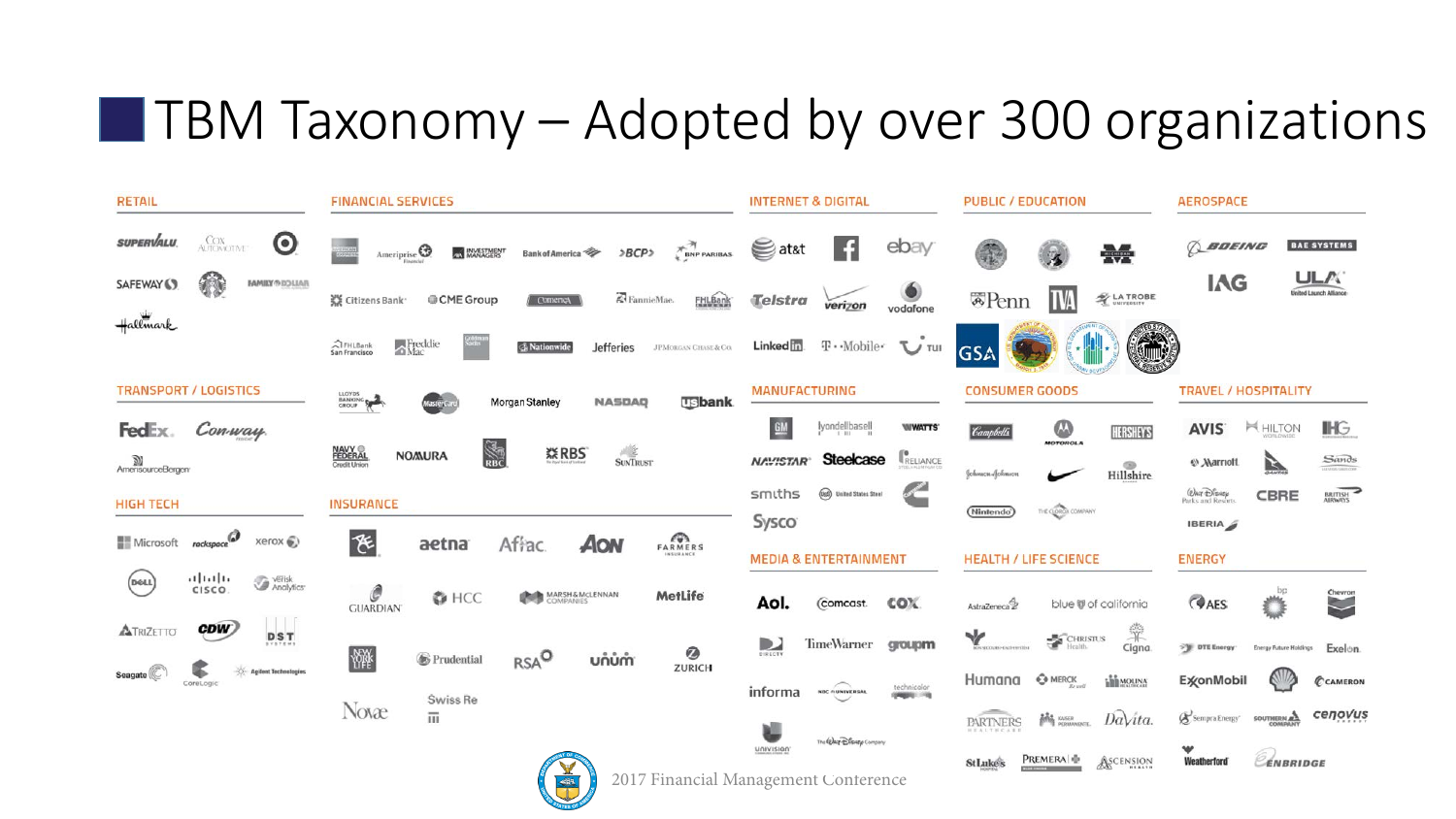### Who is TBM for? **TBM** addresses the needs of several stakeholder personas

| <b>DevOps</b><br>(Application Owner)                                                                                                                                       | <b>Service Owners</b><br>(Infrastructure Platforms)                                                                                                                                               | <b>CIO &amp; IT Leaders</b>                                                                                                                            | <b>Business</b><br><b>Relationship</b><br><b>Managers</b>                                                                                                                                                                              | <b>IT Finance</b>                                                                                                                                                                                |
|----------------------------------------------------------------------------------------------------------------------------------------------------------------------------|---------------------------------------------------------------------------------------------------------------------------------------------------------------------------------------------------|--------------------------------------------------------------------------------------------------------------------------------------------------------|----------------------------------------------------------------------------------------------------------------------------------------------------------------------------------------------------------------------------------------|--------------------------------------------------------------------------------------------------------------------------------------------------------------------------------------------------|
| <b>Manage Application</b><br><b>Portfolio for Value</b>                                                                                                                    | <b>Show Efficiency and</b><br><b>Justify IT Spend</b>                                                                                                                                             | <b>Make Fact-Based</b><br><b>Decisions to Shift</b><br><b>O&amp;M to DME</b>                                                                           | <b>Align Resources to</b><br><b>Business Priorities</b>                                                                                                                                                                                | <b>Establish Governance</b><br>& Accountability                                                                                                                                                  |
| <b>Understand application</b><br>cost, quality, and value .<br>Rationalize application<br>portfolio · Right size<br>application infrastructure                             | Right size infrastructure<br>capacity to usage •<br>Rationalize and optimize<br>platforms                                                                                                         | Understand the<br>operating cost of IT<br>services and resources                                                                                       | Communicate the value<br>of IT . Align IT spend to<br>mission need • Influence<br>mission demand                                                                                                                                       | Drive awareness of the<br>cost of tech services •<br>Provide defensible cost<br>allocations . Mange the<br>IT financial plan                                                                     |
| • Total cost on applications?<br>• DME versus O&M spend?<br>• Impact if applications is<br>decommissioned?<br>• Application spending<br>levers?<br>· Release failure rate? | • Infra cost by category?<br>• Unit cost compared to<br>peers, benchmarking?<br>• What drives O&M cost?<br>• Applications using non-<br>standard infrastructure?<br>· EOL at-risk infrastructure? | • IT spend on O&M/run vs<br>DME/change?<br>• Project spend on<br>initiatives?<br>• Cost reduction progress?<br>• Spend by mission or BU<br>capability? | • Application, infrastructure,<br>and labor breakdown/<br>• ID levers to control spend?<br>• Align demand with<br>consumption?<br>• Application or service<br>investment / Business Unit<br>and consumption /<br><b>Business Unit?</b> | • Where do we spend?<br>• What's fixed vs variable?<br>• ID short-term cost<br>reduction opportunities<br>• What drives variances?<br>• Under-over spend<br>recovery?<br>• Adjust service rates? |
|                                                                                                                                                                            |                                                                                                                                                                                                   | <b>IT Governance</b>                                                                                                                                   |                                                                                                                                                                                                                                        |                                                                                                                                                                                                  |

Support data-driven, fact-based, defensible decision-making

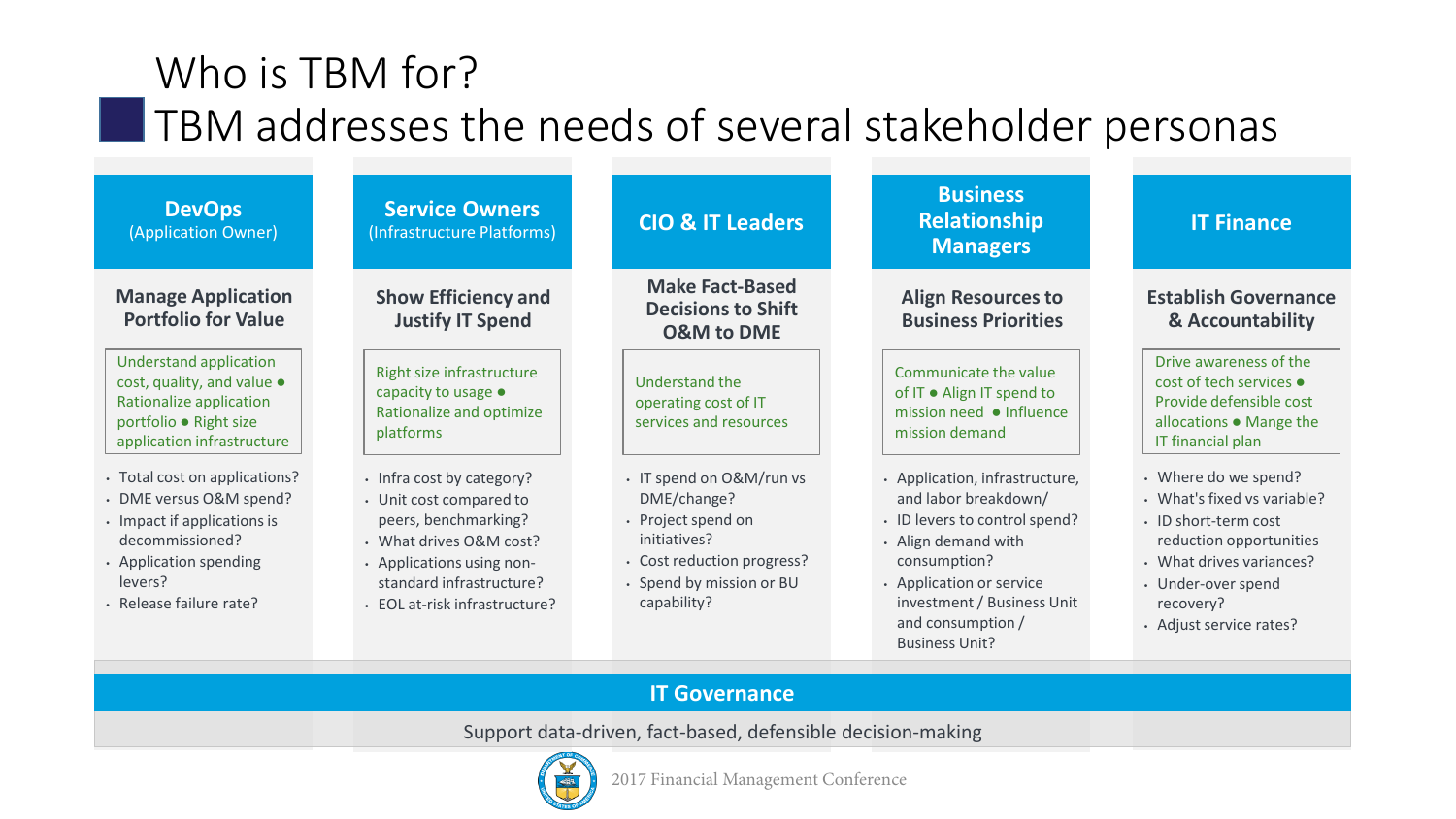### **THEM Stakeholder Support and Process Integration**

### TBM Stakeholder Support

#### CIO

- Understand unit cost
- Identify duplicative spend
- Total Department IT spend
- Forward/strategic planning
- Benchmark spend vs. internal/external
- Spend by mission/business function
- Current state vs. future for transition plan
- Business case/ROI analysis
- Shared resources/personnel across modes

### Application Owner

- Application Total Cost of Ownership (TCO), TCO by cost center/mission area
- Service and capability management, EA alignment
- Application strategic alignment
- Application portfolio prioritization
- Demand management, cost of service(s)

#### Infrastructure & Operations

- Cost scaling (capacity and growth, demand) identification
- Cost element identification
- Buy vs. build vs. outsource decisionmaking
- Cost performance
- Updated cost/operating models
- Defensible pricing  $(1<sup>st</sup>$  on vs. last off)

#### **CFO**

- IT budget justification
- IT investment justification
- Alignment with federal-wide priorities/initiatives
- Predictable recurring and nonrecurring costs
- Validity of obligations vs expenditures
- Accuracy of cost projections
- Baseline costs vs. variable for budgeting/planning in out years

#### 2017 Financial Management Conference

### Process Integration



#### Mission/Business Outcomes

- **Strategic Alignment** through service and project portfolio management
- **Value Delivery** through portfolio, financial, and asset tracking
- **Performance Measurement** through metrics and reporting
- **Resource Management** through labor, software, and hardware tracking
- **Risk and Compliance Management** through policies, procedures, and contracts tracking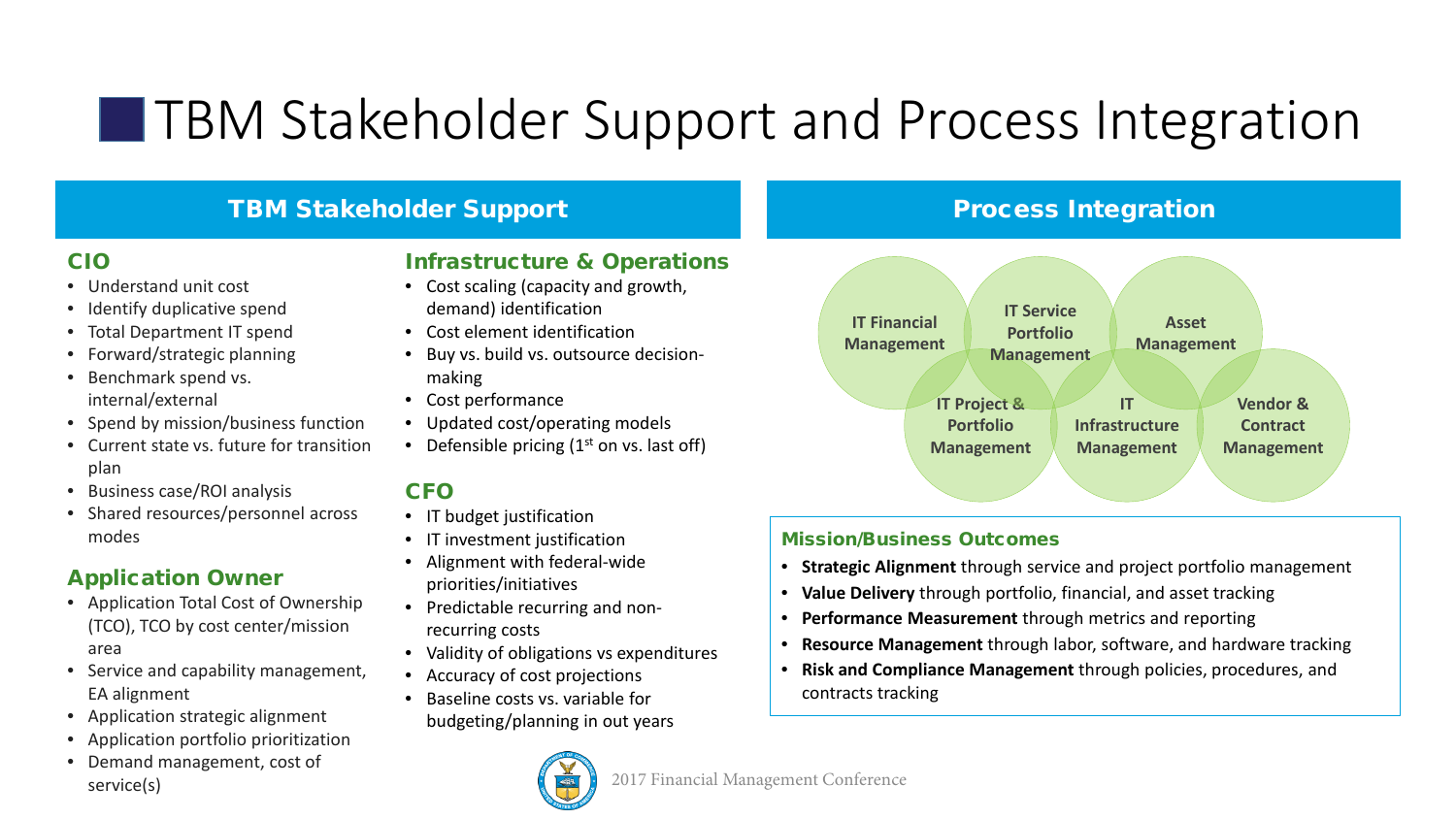### **Notable 20 a.m.** TBM processes?

TBM processes are not new—they are processes DOC does, wants to do, or wants to do better, faster, and more effectively and efficiently

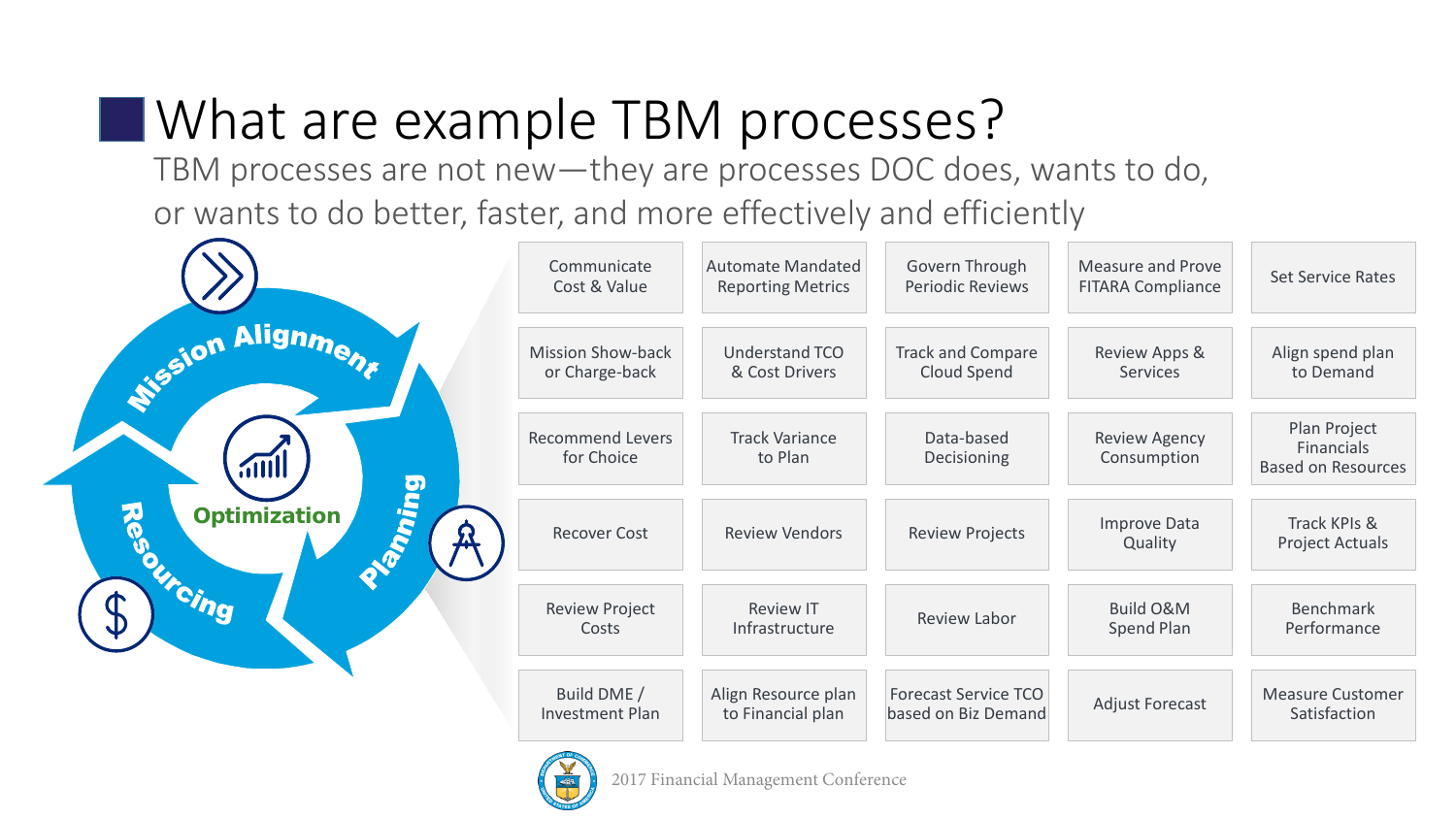## Tools of TBM – TBM Framework

- Value conversations depend on facts about:
	- Costs and spending
	- Performance and Risk
	- Portfolio Investments (Ratios)
	- Return on Investments (ROI)
	- **Cost Structure**
	- Data Quality
- These can be instrumented and measured with TBM
- Key Performance Indicators, should be employed by CIOs
- Goals can be set and<br>communicated using KPIs



TBM provides metrics that support each of the value conversations (e.g. Unit Cost Actuals vs Targets = Cost for Performance)

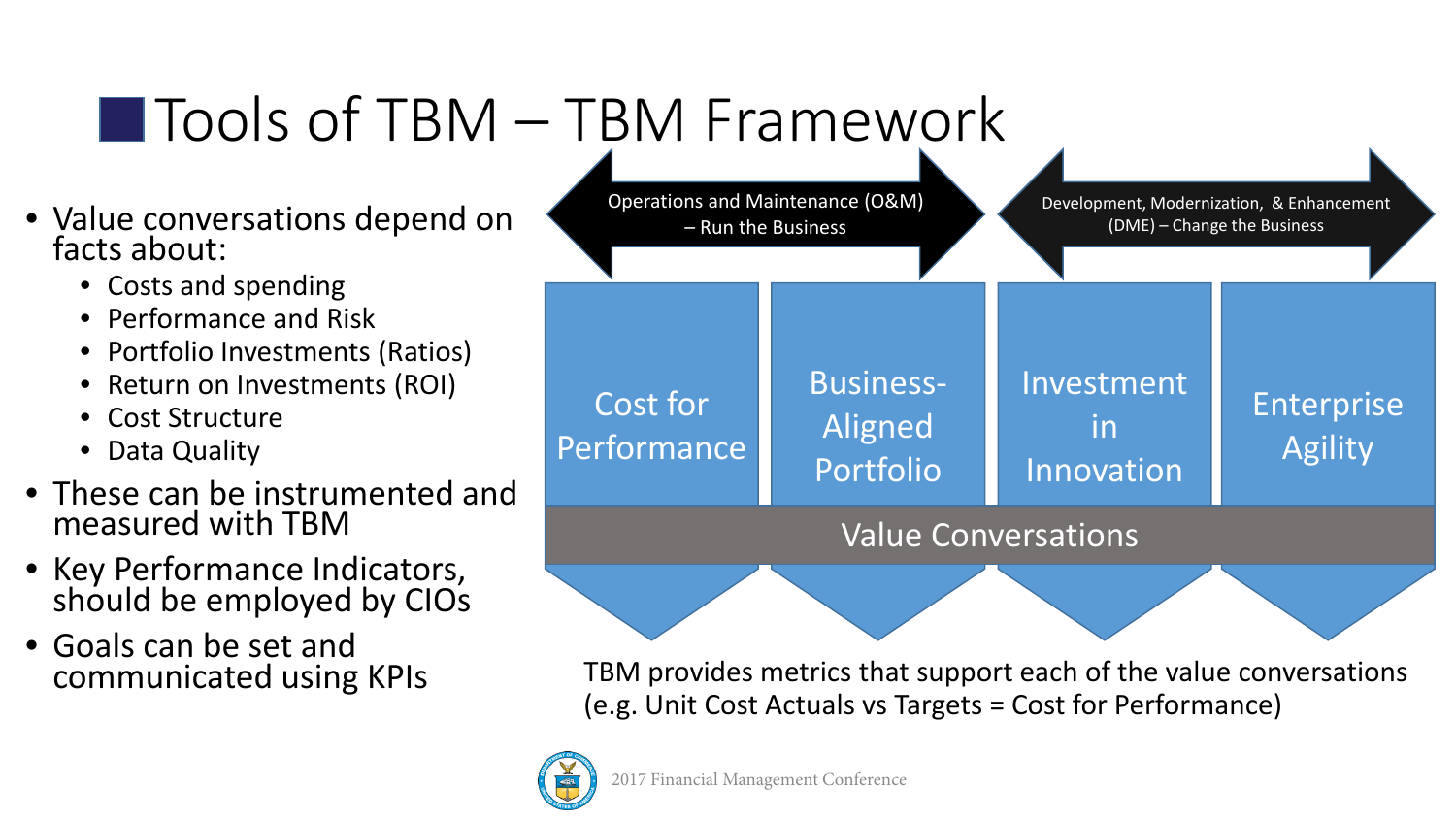## Tools of TBM – TBM Model

- The TBM taxonomy:
	- defines the 3 perspectives (languages) of finance, IT, and business
	- does NOT translate between the three perspectives
- The TBM model:
	- translates between the three perspectives
	- allocates (apportions) costs from lower layers to the upper layers
	- Is usually a software tool

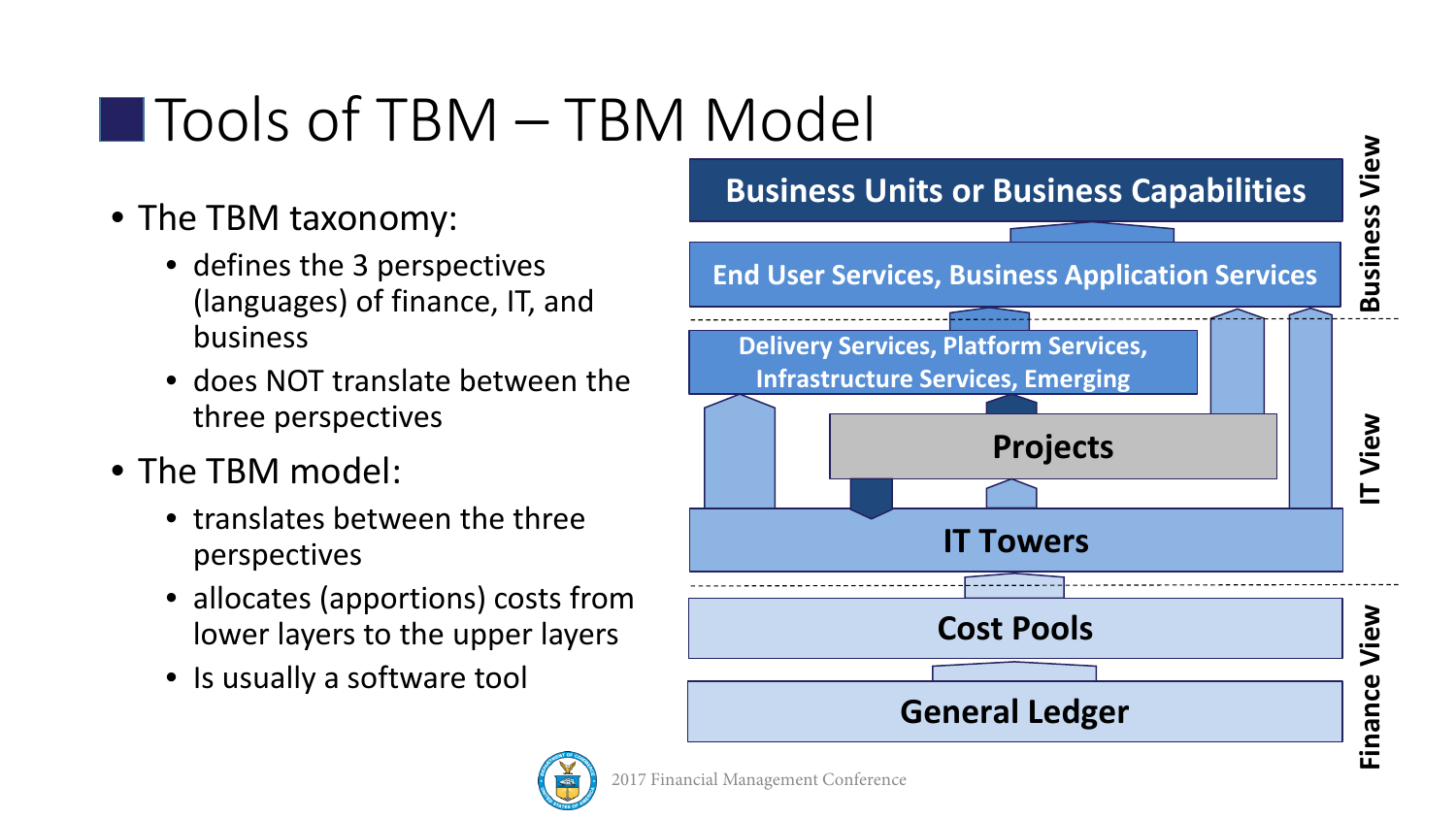**IT View** 

Finance View

#### Tools of TBM – TBM Taxonomy Trade Policy Trade Policy

### **Mission/Business Domains**

Describes the capabilities (and consumers) of the technology supported by IT spend and resources

### **IT Applications & Services**

Describes the products or output delivered by IT and consumed by business units and programs

### **IT Towers & Sub-towers**

Describes the technology functions supported by IT spend in terms and groupings relevant to the owners and consumers of those functions

### **Cost Pools & Sub-pools**

Describes the type of assets or services purchased using terms and groupings relevant to both IT and finance



National Weather

Service | Census 2020

**Enforcement** 



Development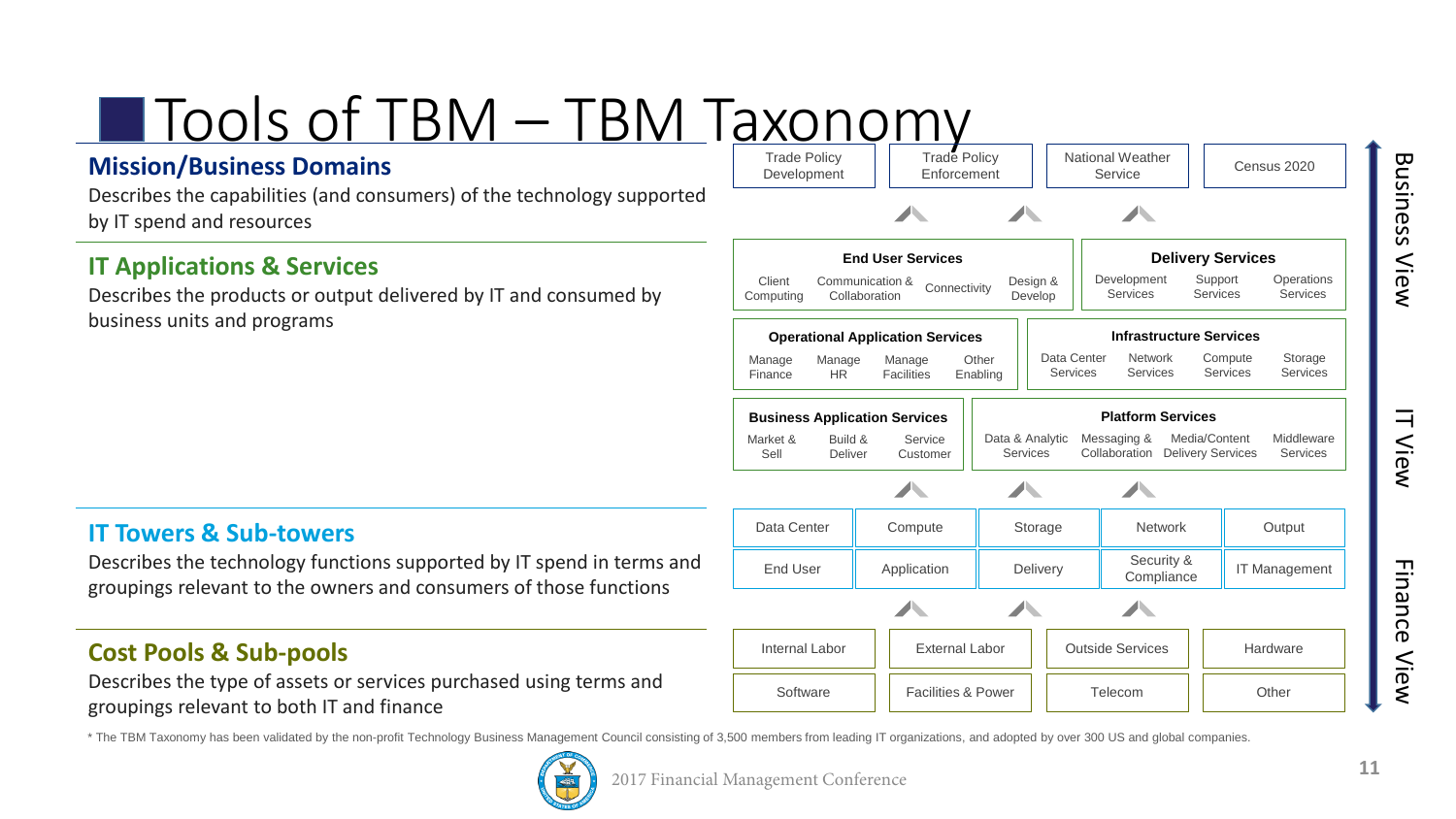## Tools of TBM – TBM Taxonomy



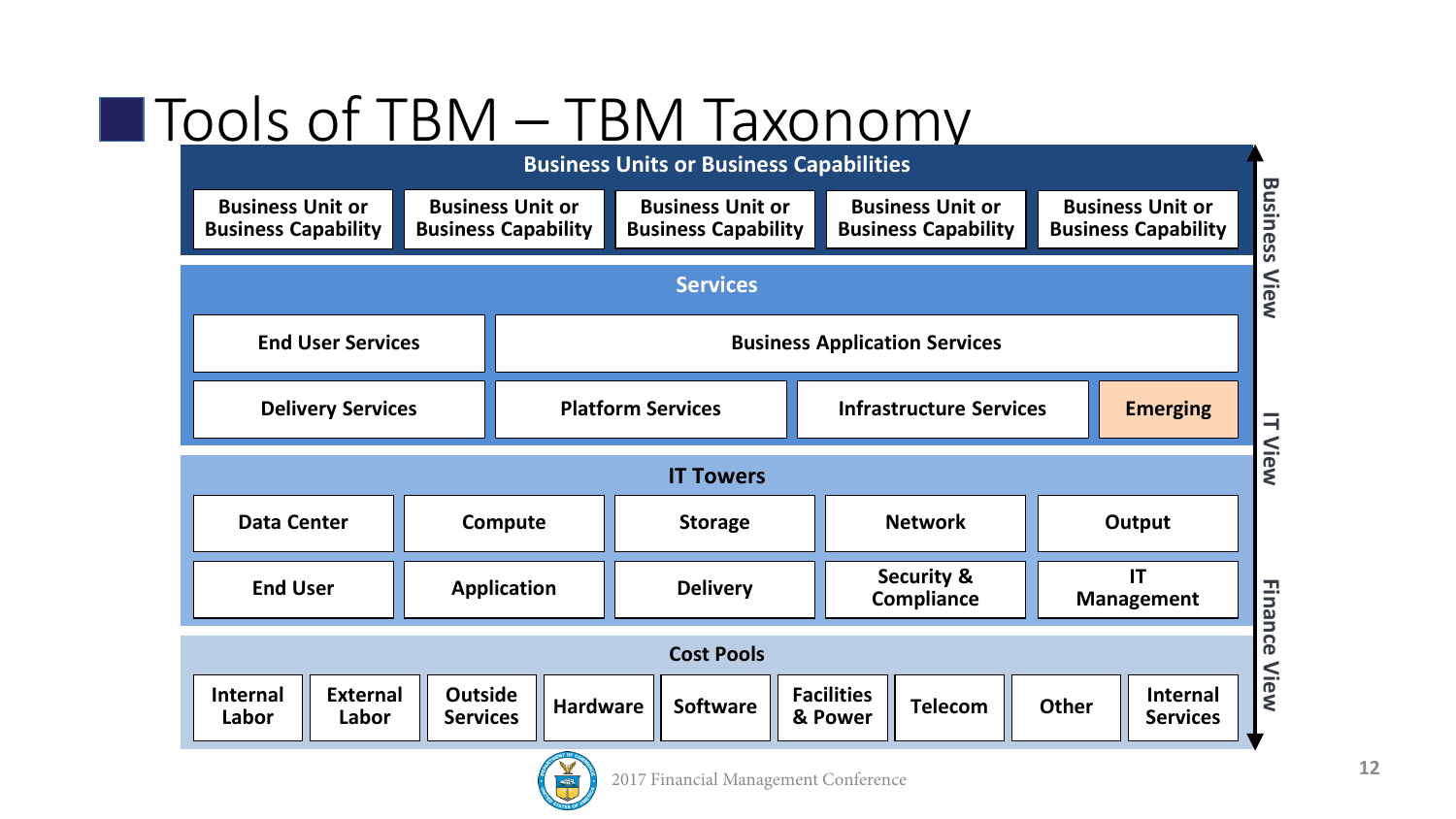#### **Business Application Services** (*for generic company*) **COST POOLS BUSINESS CAPABILITIES IT TOWERS Finance Human Resources** Financial Planning • Revenue Accounting **General Accounting** • Fixed Assets • Payroll • Procurement Accounts Payable • Treasury Tax • Internal Controls • Consolidation • Recruiting • Talent Management Workforce Management Employee Communications **Facilities & Assets Cross-Function Capabilities** • Acquisition • Construction **Maintenance** • Disposal **•** Enterprise Knowledge Management • Corporate Communications • Legal

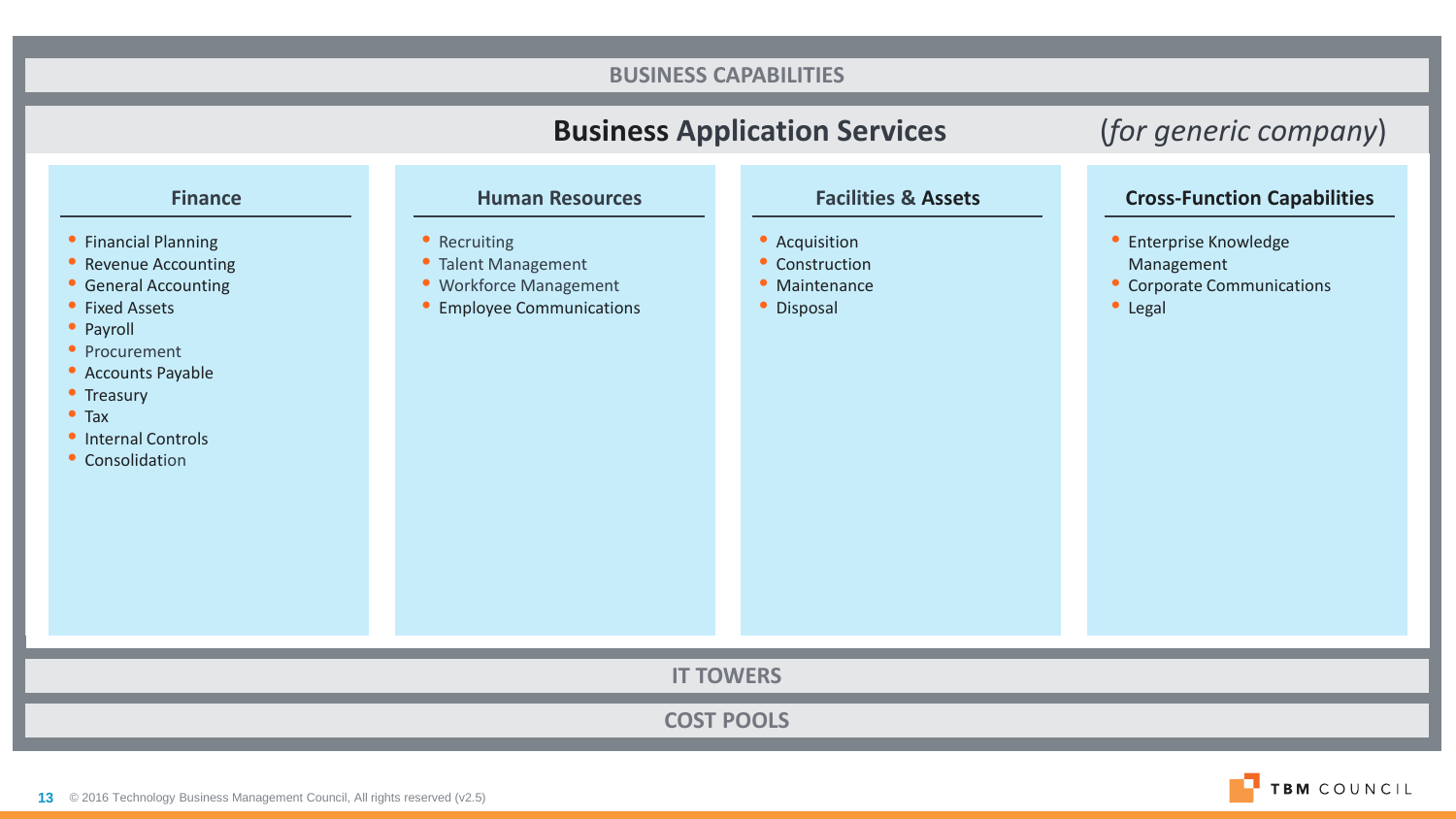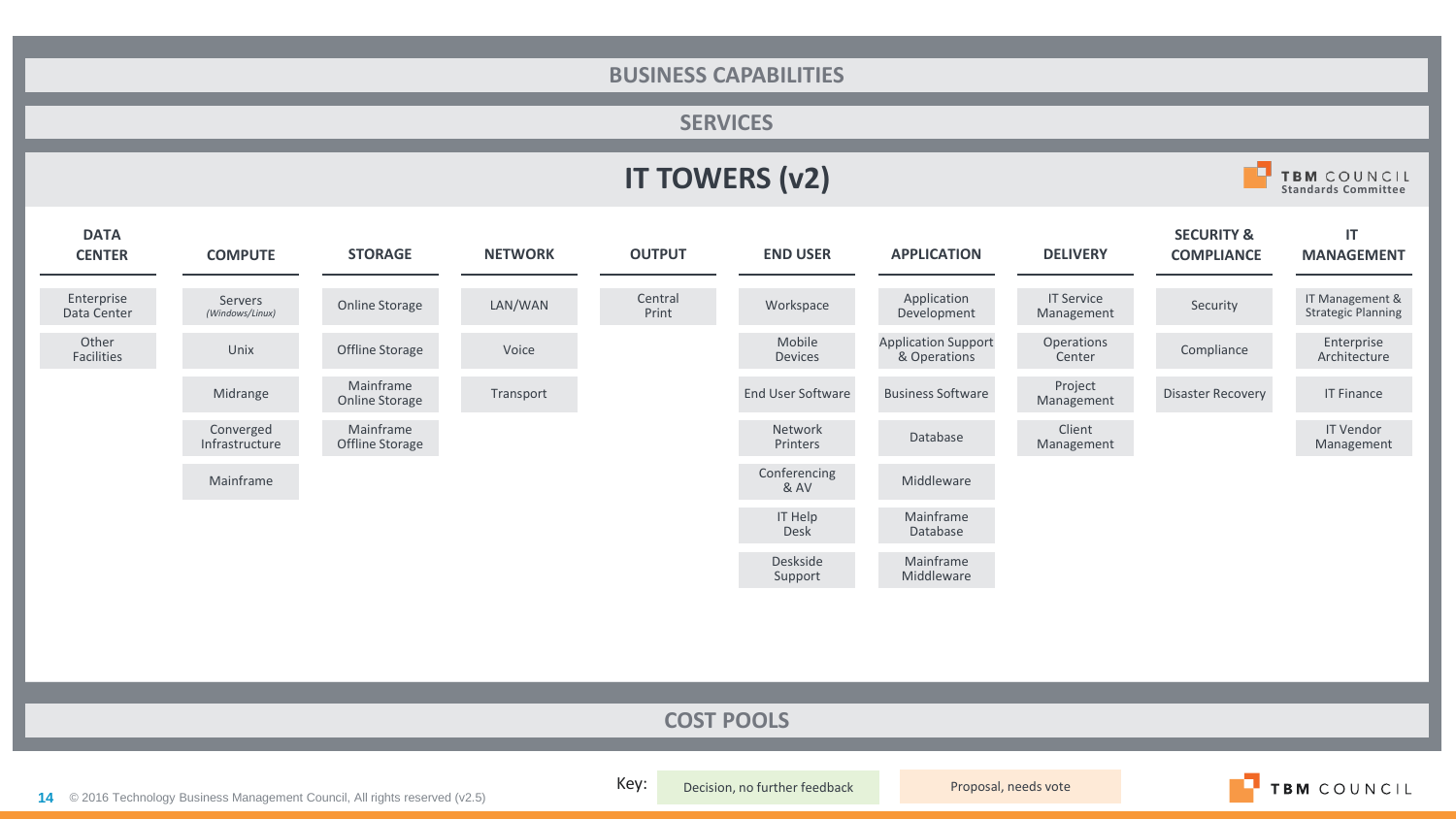|                               | <b>BUSINESS CAPABILITIES</b>                                        |                                 |                                    |                                |                                |                                |                                |              |                                    |
|-------------------------------|---------------------------------------------------------------------|---------------------------------|------------------------------------|--------------------------------|--------------------------------|--------------------------------|--------------------------------|--------------|------------------------------------|
|                               |                                                                     |                                 |                                    |                                | <b>SERVICES</b>                |                                |                                |              |                                    |
|                               |                                                                     |                                 |                                    |                                | <b>IT TOWERS</b>               |                                |                                |              |                                    |
|                               | TBM COUNCIL<br><b>COST POOLS (v2)</b><br><b>Standards Committee</b> |                                 |                                    |                                |                                |                                |                                |              |                                    |
|                               | <b>INTERNAL</b><br><b>LABOR</b>                                     | <b>EXTERNAL</b><br><b>LABOR</b> | <b>OUTSIDE</b><br><b>SERVICES</b>  | <b>HARDWARE</b>                | <b>SOFTWARE</b>                | <b>FACILITIES</b><br>& POWER   | <b>TELECOM</b>                 | <b>OTHER</b> | <b>INTERNAL</b><br><b>SERVICES</b> |
|                               | Expense                                                             | Expense                         | Consulting                         | Expense                        | Expense                        | Expense                        | Expense                        | Other        | by Shared<br>Service*              |
| <b>Operating Expenditures</b> |                                                                     |                                 | <b>Managed Service</b><br>Provider | Lease                          | Subscription                   | Lease                          | Lease                          |              |                                    |
|                               |                                                                     |                                 | <b>Cloud Service</b><br>Provider   | Maintenance &<br>Support       | Maintenance &<br>Support       | Maintenance &<br>Support       | Maintenance &<br>Support       |              |                                    |
|                               |                                                                     |                                 |                                    | Depreciation &<br>Amortization | Depreciation &<br>Amortization | Depreciation &<br>Amortization | Depreciation &<br>Amortization |              |                                    |
| CapEx                         | Capital                                                             | Capital                         | Capital                            | Capital                        | Capital                        | Capital                        | Capital                        |              |                                    |

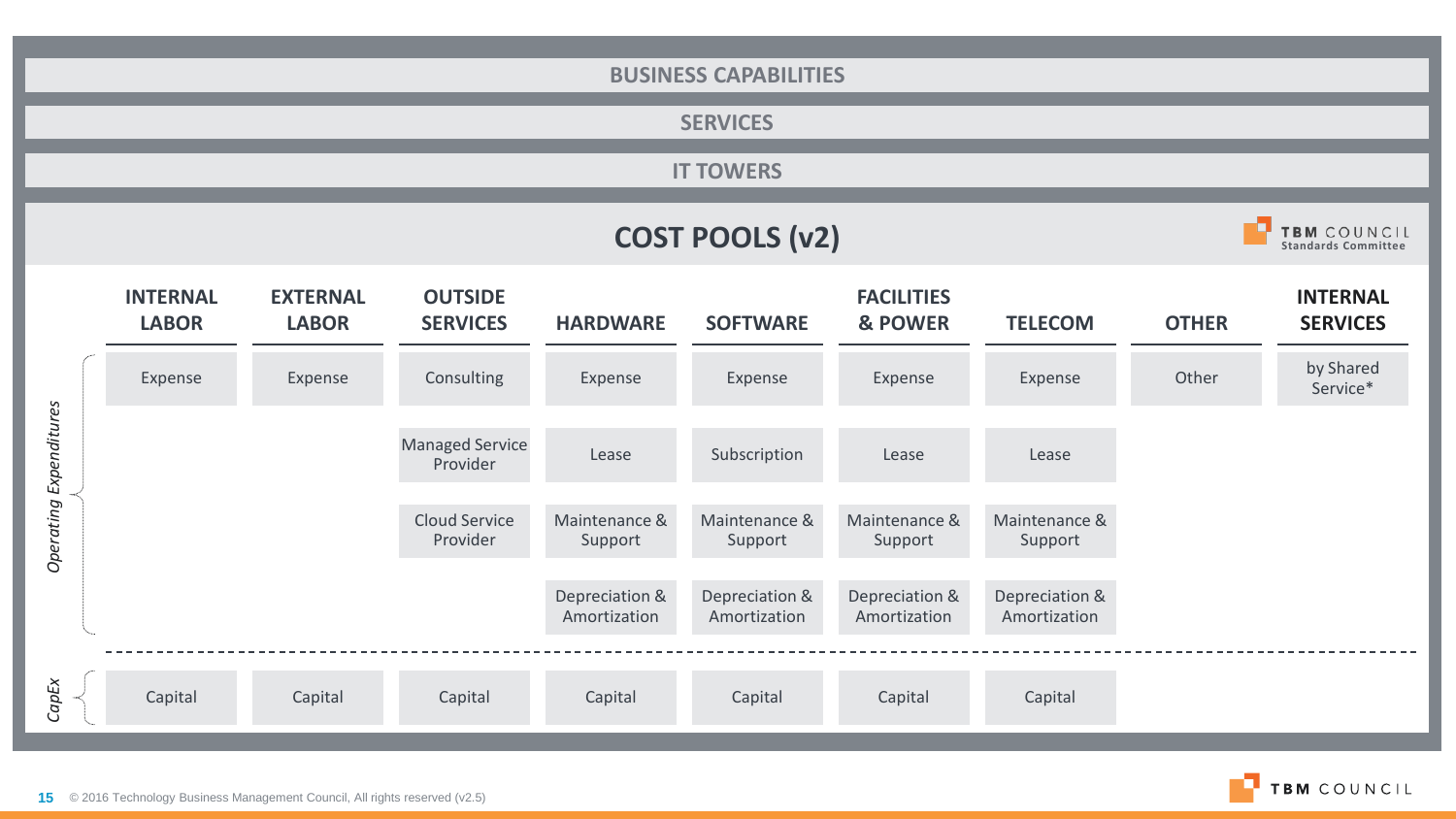### ■ Tools of TBM – TBM Value Score Card

### Driving accountability



Objective: "Make Cloud a critical enabler for transformation"

Target: "Move 30% of existing workload to cloud infrastructure end of FY"

| <b>Initiative</b>  | <b>Owner</b>                                      | <b>Target</b>                               | Timeline | <b>Area</b>                    | Personas                  | <b>Processes</b>                                 | <b>Outcomes</b> |
|--------------------|---------------------------------------------------|---------------------------------------------|----------|--------------------------------|---------------------------|--------------------------------------------------|-----------------|
| Cloud<br>Migration | Director of<br><b>Mission</b><br><b>Solutions</b> | Move 30% of<br>App workload<br>to the Cloud | Q4 FY18  | Applications<br>Infrastructure | Apps Mgrs.<br>$I/O$ Mgrs. | Monthly Tech<br><b>Business</b><br><b>Review</b> |                 |

What data would we need show this outcome?

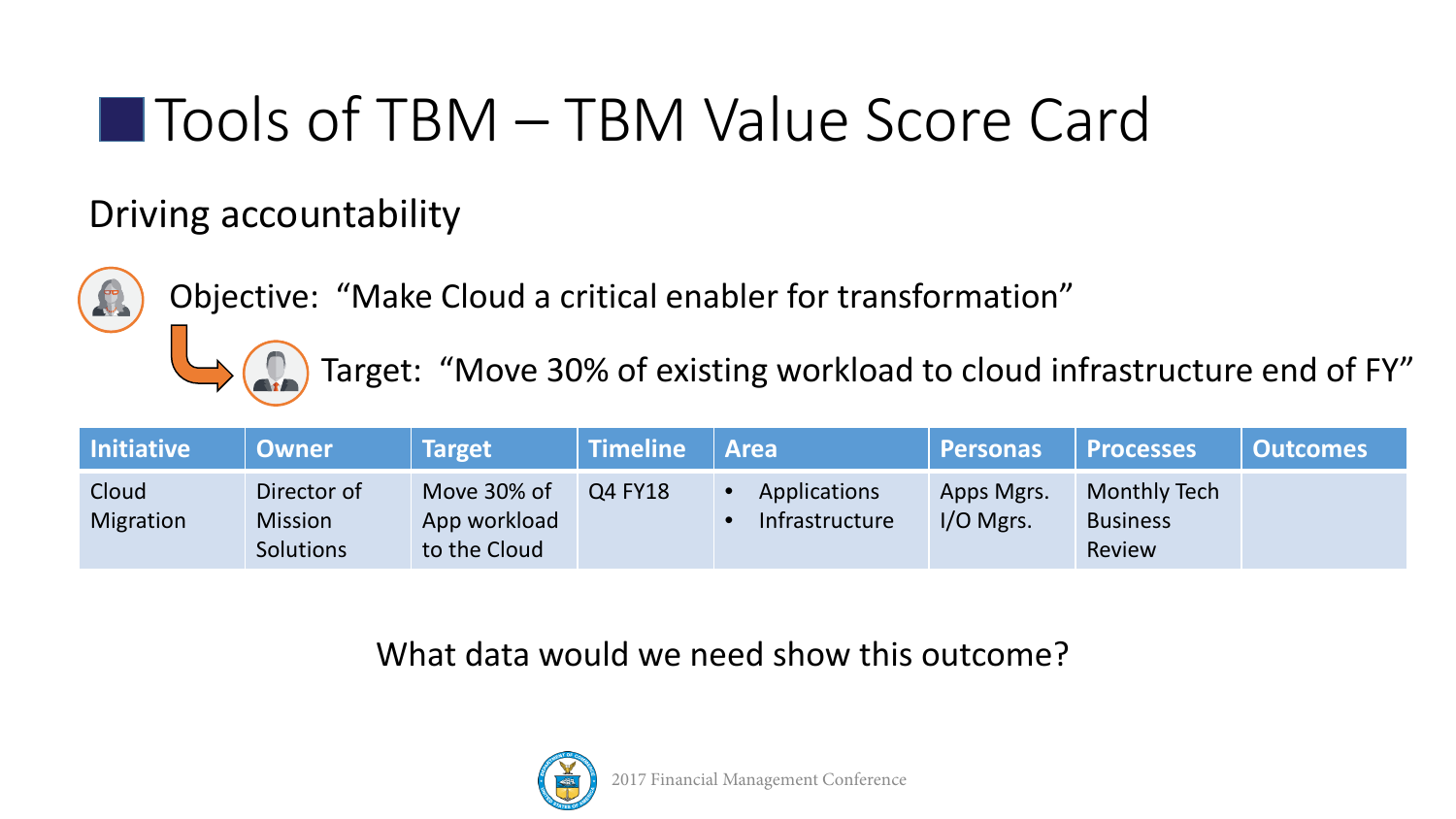### **THM Data Requirements**

| <b>SOURCE</b>                             | <b>DESCRIPTION</b>                                                                                           | <b>WHY IS IT NEEDED?</b>                                                                                                                        |
|-------------------------------------------|--------------------------------------------------------------------------------------------------------------|-------------------------------------------------------------------------------------------------------------------------------------------------|
| <b>General Ledger (CBS)</b>               | Chart of accounts and actual costs                                                                           | Most reporting and metrics                                                                                                                      |
| <b>Fixed Assets</b><br>(Sunflower System) | Usually a sub-ledger to the general ledger,<br>provides a list of assets and their<br>depreciation schedules | Reporting and metrics that involve IT assets, such<br>as hardware and software                                                                  |
| HR Data (webTA, CBS,<br>Project Tools)    | IT employees listed by role plus cost centers<br>and unique identifiers                                      | Reporting and metrics that involve personnel costs,<br>such as admins, development, and maintenance                                             |
| Projects                                  | List of projects by name and codes along<br>with spending and headcount                                      | Reporting and metrics on project delivery such as<br>planned vs. actual                                                                         |
| <b>IT Assets</b>                          | Lists of hardware and software assets as<br>tracked by IT for delivering services and<br>projects            | Calculating accurate TCO of applications and<br>granular decision-making regarding asset utilization<br>and efficiency                          |
| Cloud                                     | Billing data from laaS, PaaS, SaaS vendors                                                                   | Calculating more accurate TCO of applications and<br>reporting cloud costs back to consumers (e.g.<br>application owners and business partners) |

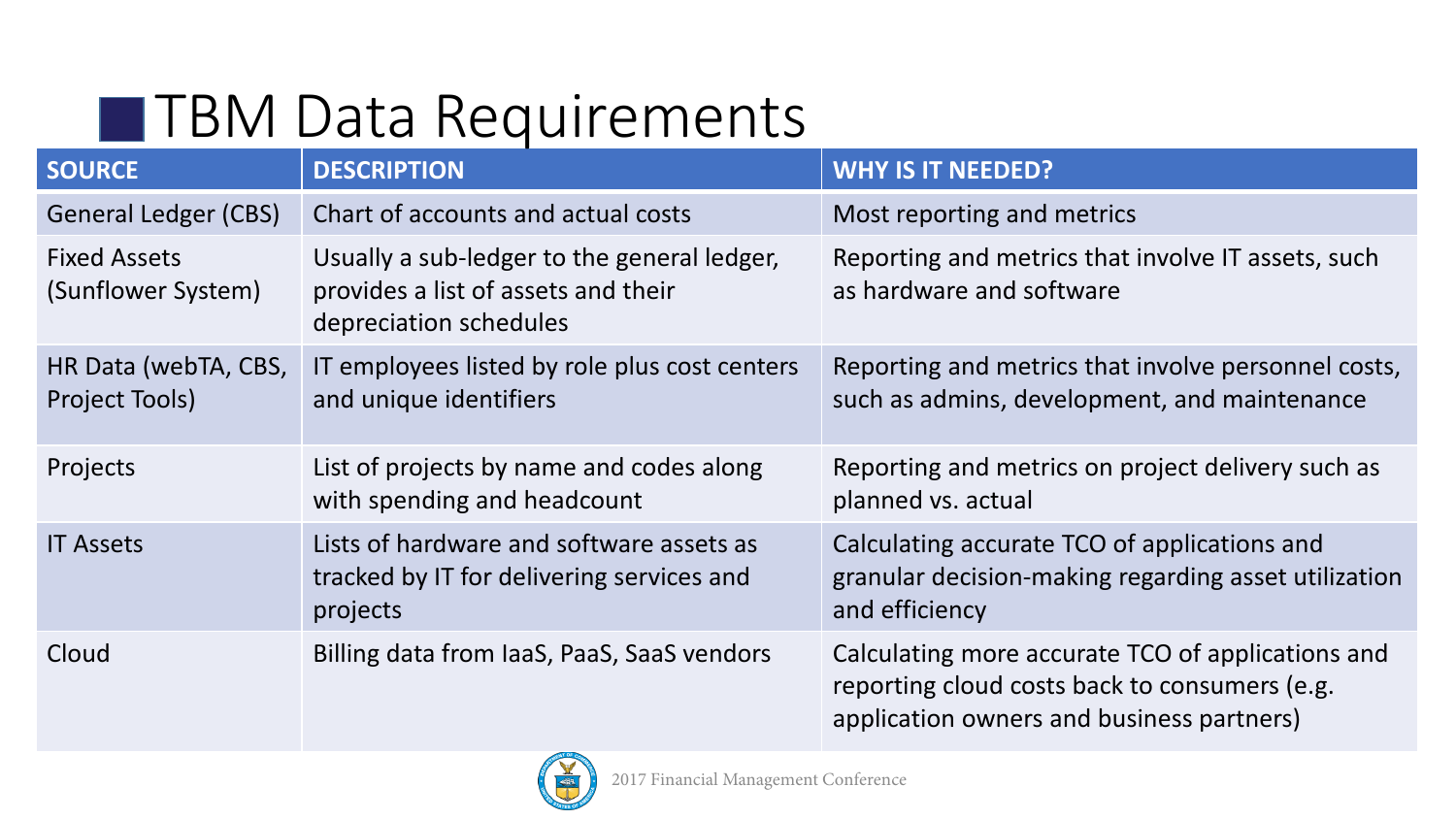### **THM Data Requirements**

| <b>SOURCE</b>                                      | <b>DESCRIPTION</b>                                                                                                                 | <b>WHY IS IT NEEDED?</b>                                                                                                                       |
|----------------------------------------------------|------------------------------------------------------------------------------------------------------------------------------------|------------------------------------------------------------------------------------------------------------------------------------------------|
| <b>Services</b>                                    | Service catalog or list of services and their<br>definitions                                                                       | Costing of services and reporting of service<br>consumption and costs to service owners and their<br>business partners                         |
| <b>Application &amp; Service</b><br><b>Mapping</b> | List of applications and or services and, if<br>available, mappings to the infrastructure                                          | More accurate and complete costing of services,<br>including support resources and costs used for each<br>one                                  |
| <b>Service Desk</b>                                | Incidents and requests by user, priority, and<br>impact along with support time by asset or<br>service                             | More accurate and complete costing of assets and<br>services, including support resources and costs<br>used for each one                       |
| Monitoring                                         | Storage consumption (allocated, used) by<br>application, server utilization metrics, and<br>data center utilization (racks, power) | More accurate and complete costing of assets and<br>services, including shared resources, such as virtual<br>servers and storage area networks |
| Vendor                                             | Vendor lists along with selected billing data<br>for major vendors and cloud providers                                             | Transparency of vendor spending and a more<br>accurate allocation of vendors to assets and<br>services                                         |

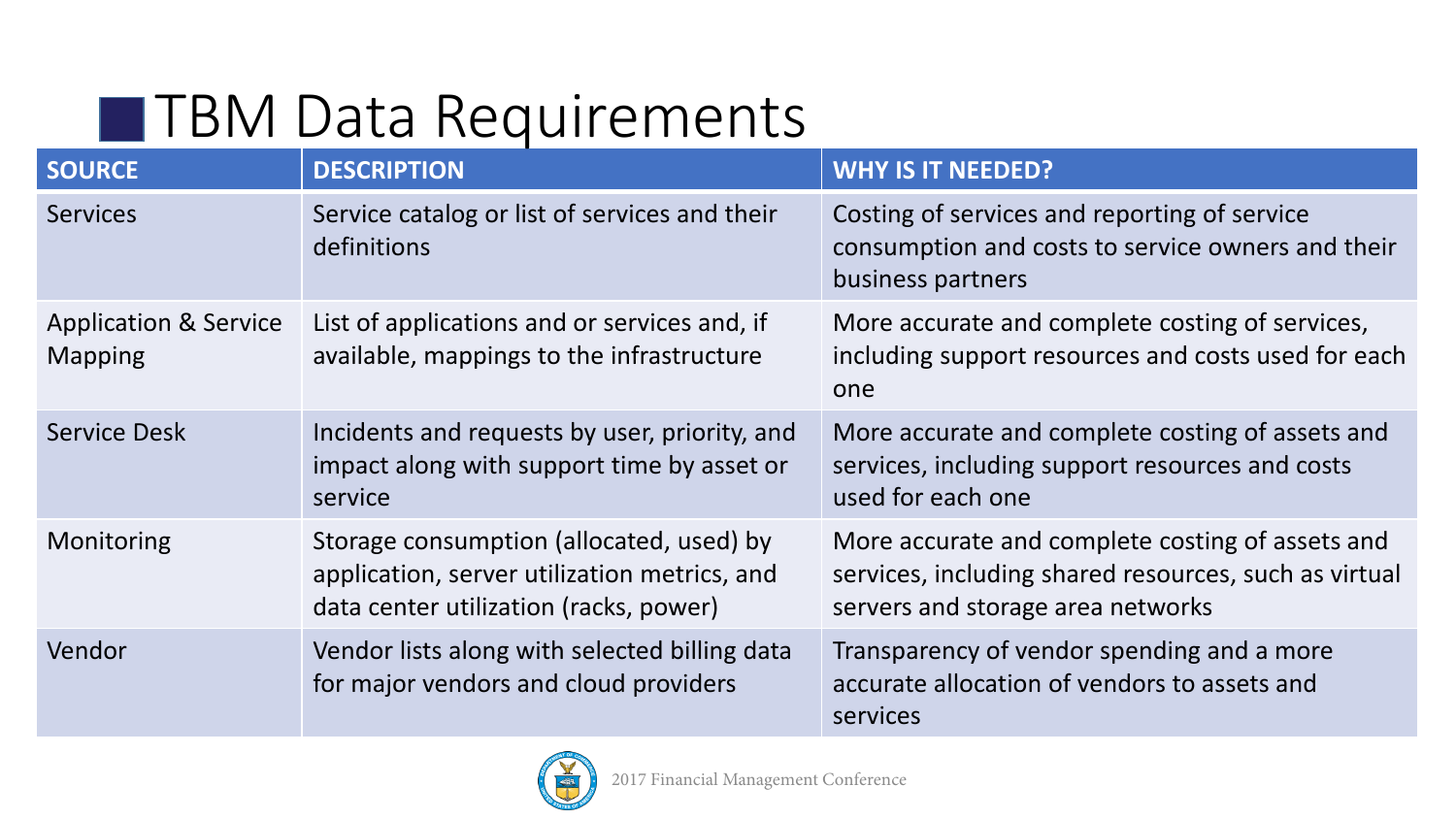### **Federal TBM adoption**

• OMB and Federal CIO Council are driving TBM adoption

• OMB preparing to publish TBM & CPIC guidance

• OMB TBM lead, Kelly Morrison, is scheduled to discuss TBM & CPIC guidance at DOC CIO Council

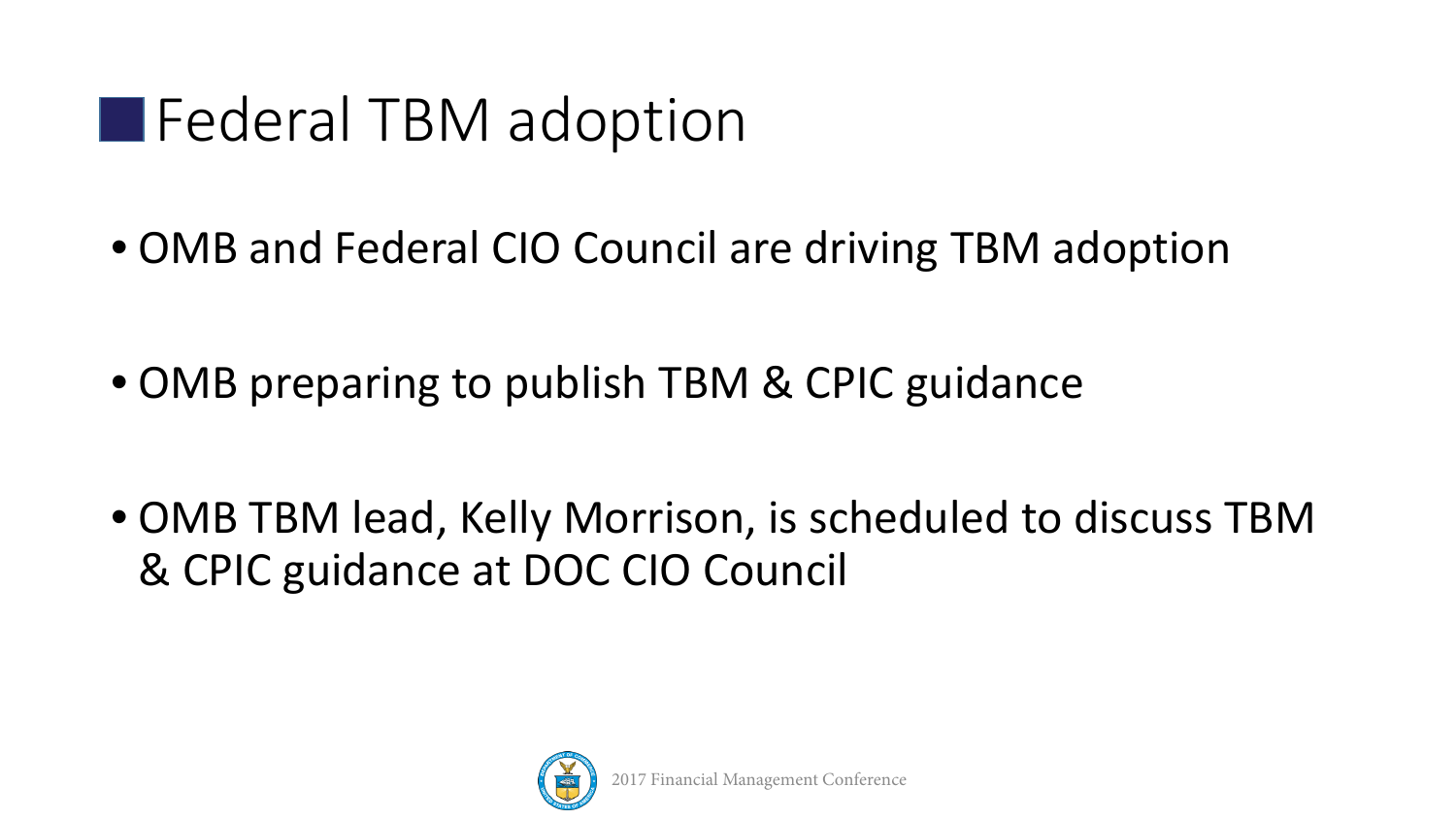## **The TBM Taxonomy**

### Applying the TBM Taxonomy to CPIC investments

| <b>Description</b>                     | <b>Amount</b> | Sub-Pool                 | <b>Pool</b>       | <b>Sub-Tower</b>                | <b>Tower</b>    | <b>CPIC Investment</b>   | <b>0&amp;M</b> |
|----------------------------------------|---------------|--------------------------|-------------------|---------------------------------|-----------------|--------------------------|----------------|
| $GS-15$<br>Program<br>Manager          | \$150,000     | Expense                  | Internal<br>Labor | <b>Operations</b><br>Management | <b>Delivery</b> | IT Infrastructure        | Yes            |
| <b>Network</b><br>Support<br>Contract  | \$1,000,000   | Maintenance &<br>Support | External<br>Labor | <b>Operations</b><br>Management | <b>Delivery</b> | <b>IT Infrastructure</b> | Yes            |
| <b>Network</b><br>Equipment<br>Refresh | \$400,000     | Capital                  | <b>Hardware</b>   | Converged<br>Infrastructure     | <b>Network</b>  | <b>IT Infrastructure</b> | Yes            |
| 0365<br>Licenses                       | \$300,000     | Subscription             | Software          | <b>End User</b><br>Software     | <b>End User</b> | IT Infrastructure        | Yes            |
| Telephone                              | \$200,000     | <b>Managed Service</b>   | <b>Telecom</b>    | <b>Voice</b>                    | <b>Network</b>  | <b>IT Infrastructure</b> | Yes            |

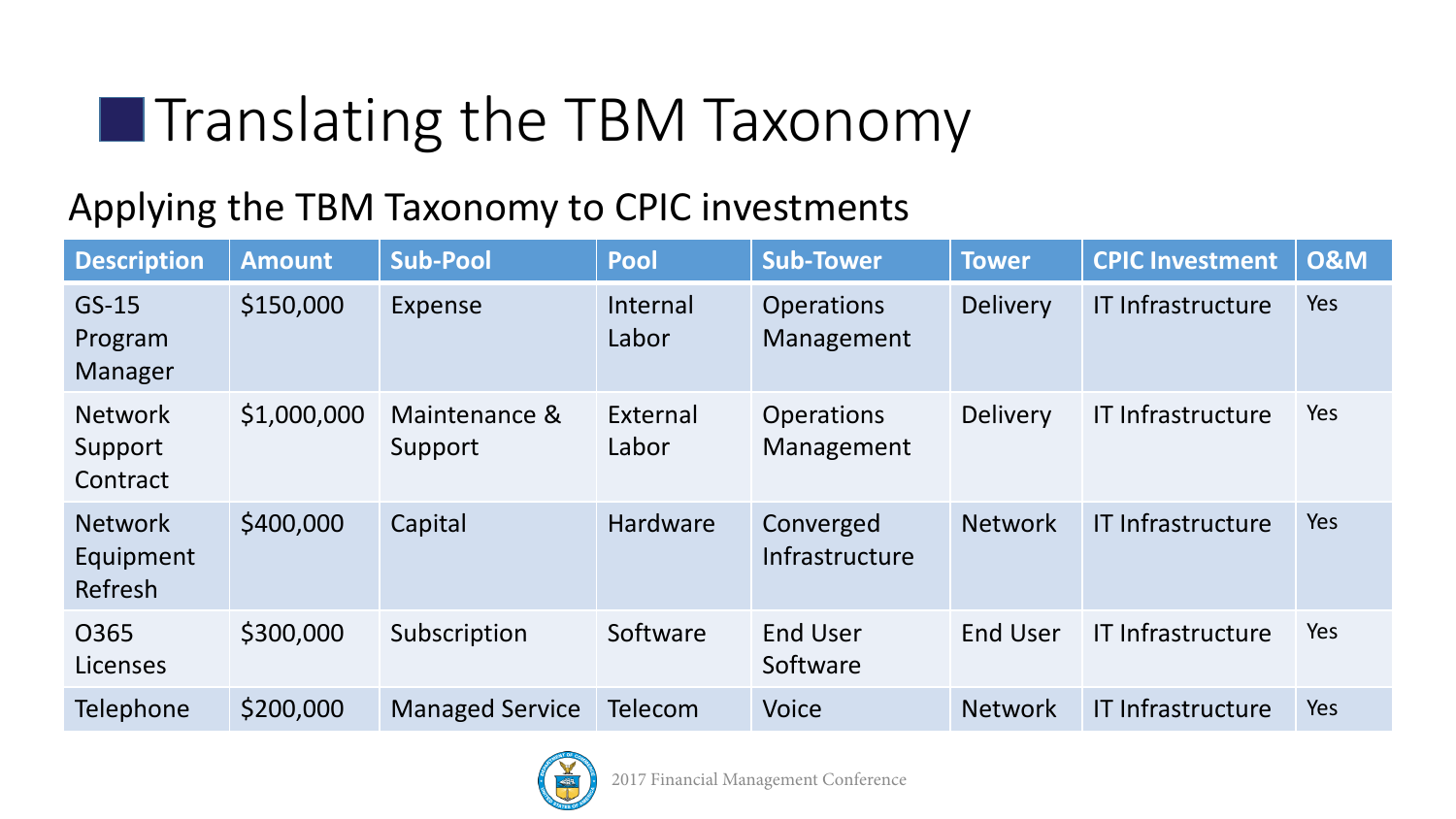### Current OMB TBM reporting timeline via Capital Planning & Investment Controls process tool eCPIC FY 2019 FY 2020 FY 2021

#### **IT Security & Compliance End User Output Application Delivery External Labor\* Internal Labor Outside Services\* Software Hardware Telecom Other Facilities & Power Internal Services\* Cost Pools IT Security & Compliance Network End User Output Application Delivery Data Center External Labor\* Internal Labor Outside Services\* Software Hardware Telecom Other Facilities & Power Internal Services\* Compute Storage Cost Pools IT Towers External Labor Internal Labor Outside Services Software Hardware Telecom Other Facilities & Power Internal Services Cost Pools Network Data Center Compute Storage IT Towers Network End User Output Application Delivery Data Center Compute Storage IT Towers IT Security & Compliance** This is the current plan and could be impacted by efforts to that could make this easier to implement Mandatory Reporting Optional/Phased Roll Out Reporting **September Request Submission: Optional By President's Budget Submission (est. Jan. 2018**: Mandatory

\* These cost pools should be prioritized

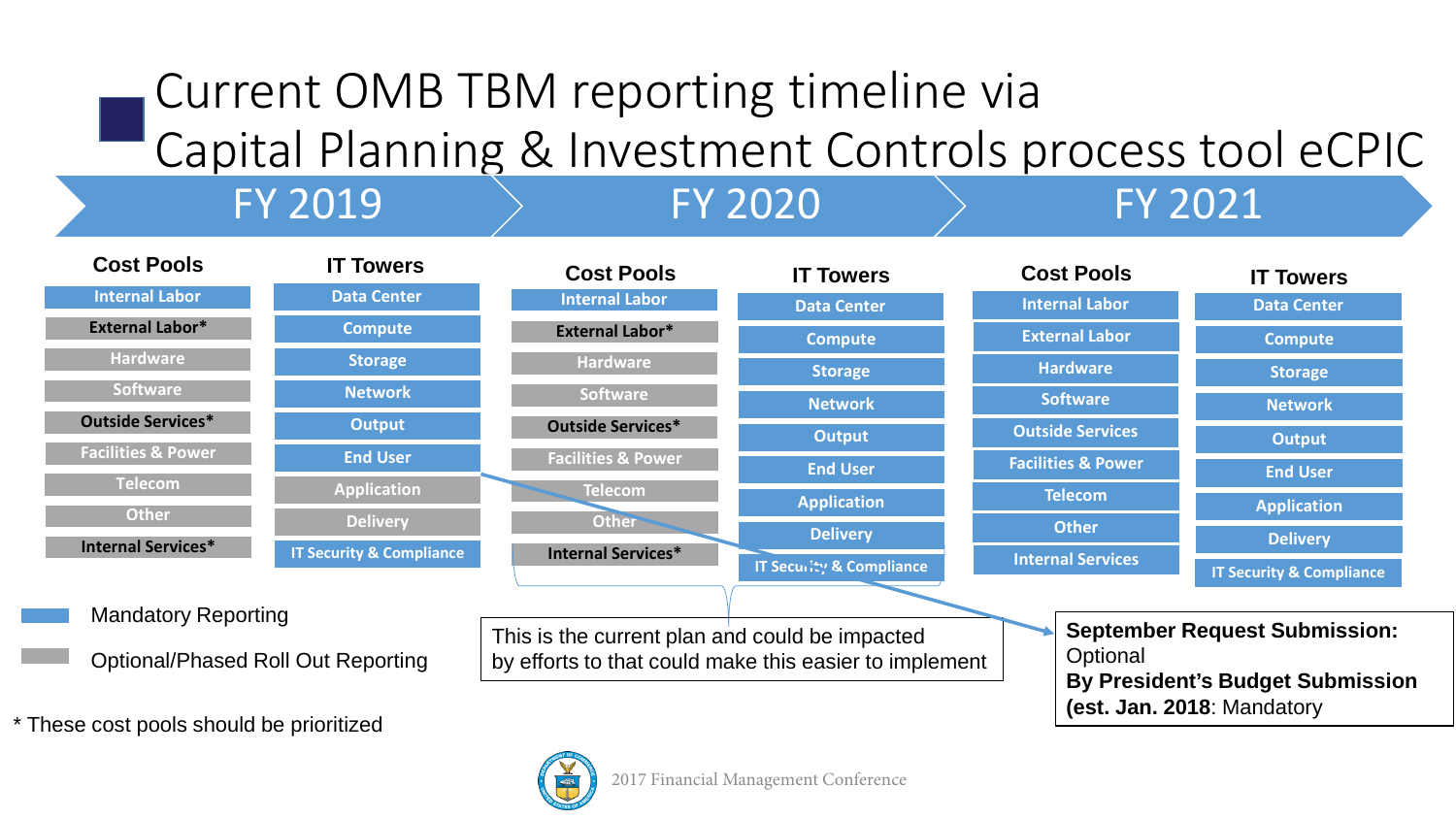### **THM Enterprise System Automated Tool**



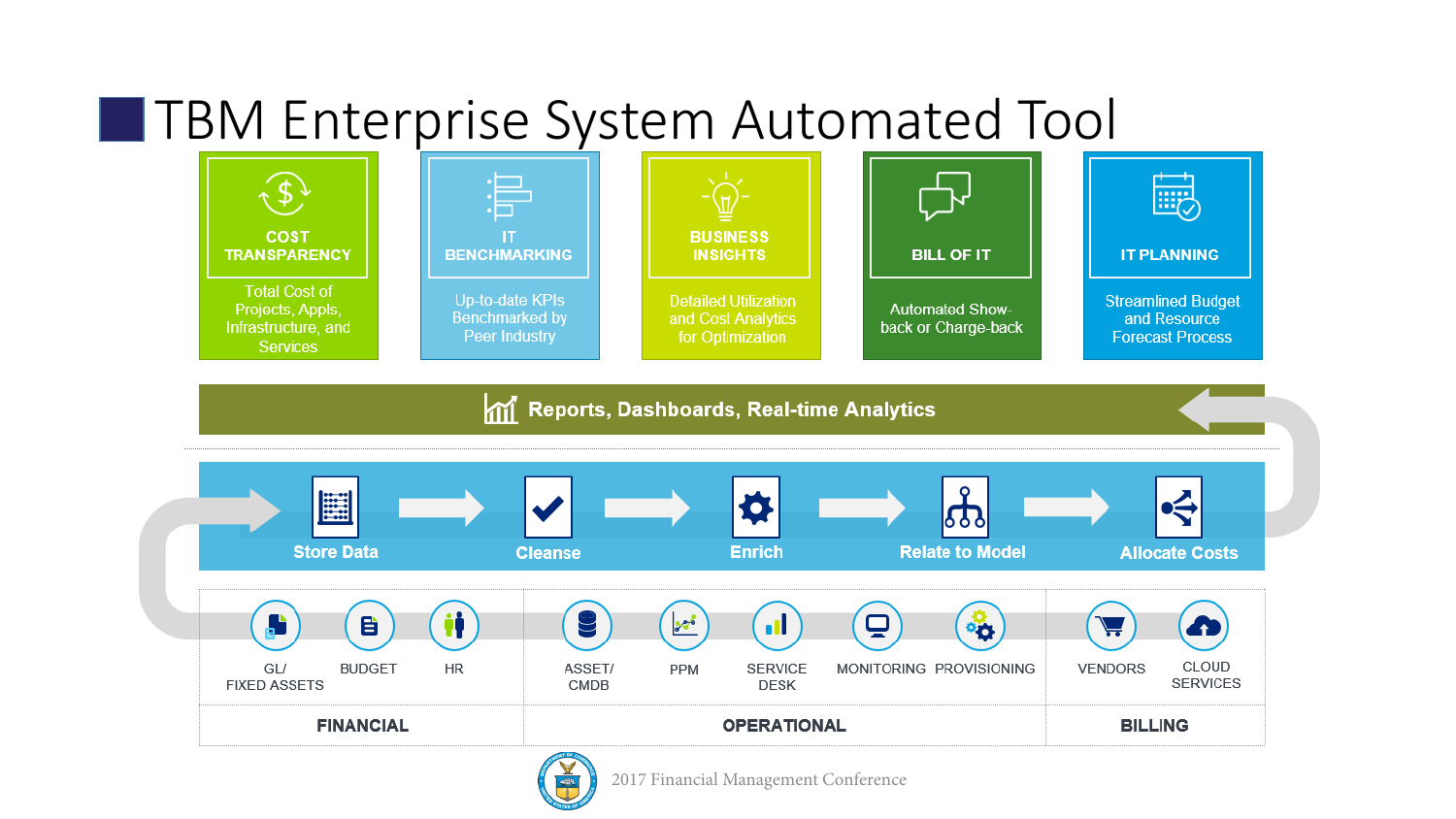

2017 FINANCIAL MANAGEMENT CONFERENCE

# Questions